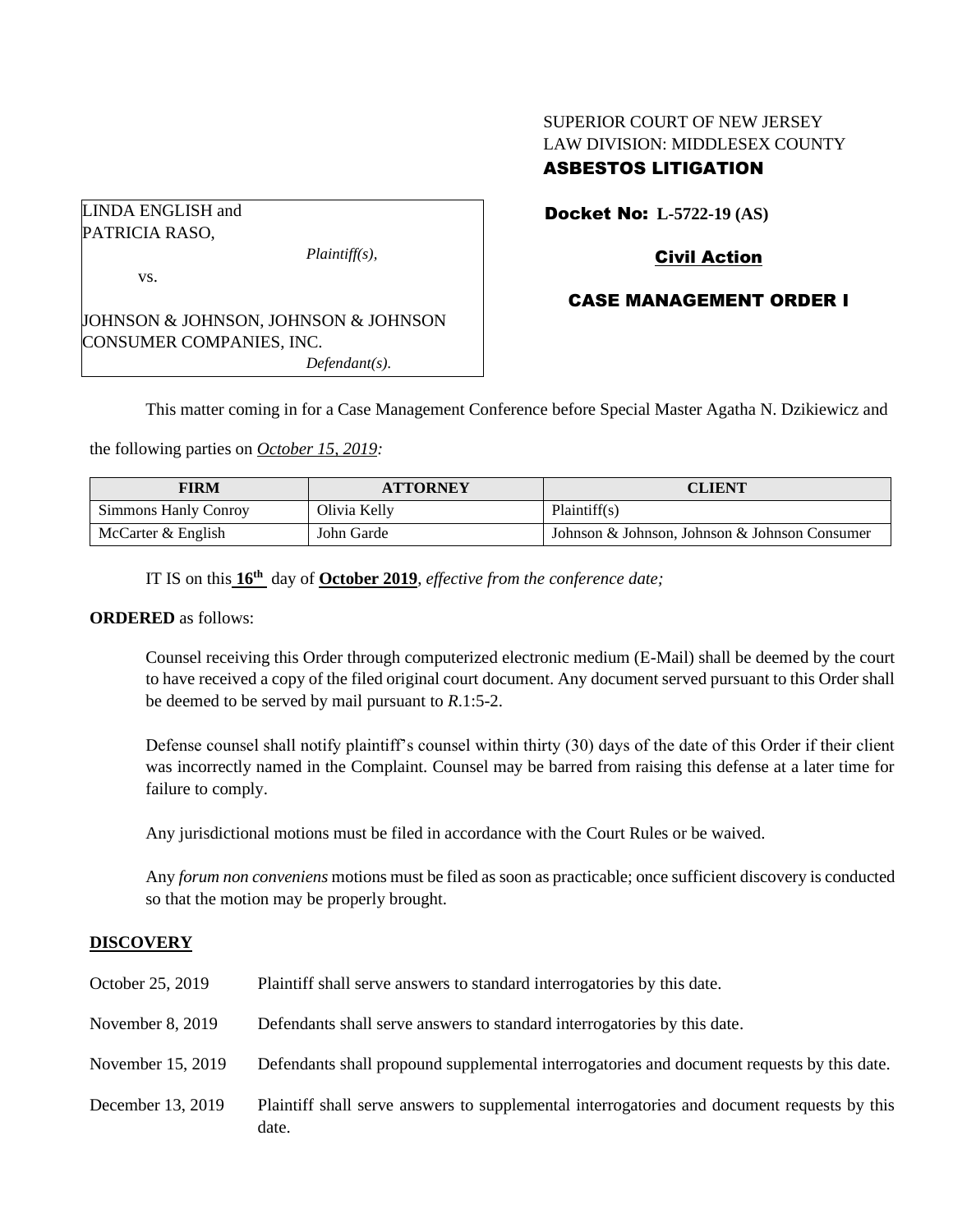December 31, 2019 Fact discovery, including depositions, shall be completed by this date. Plaintiff's counsel shall contact the Special Master within one week of this deadline if all fact discovery is not completed.

## **EARLY SETTLEMENT**

December 31, 2019 Settlement demands shall be served on all counsel and the Special Master by this date.

## **MEDICAL EXPERT REPORT**

- October 25, 2019 Plaintiff shall serve medical expert reports by this date.
- December 31, 2019 Defendants shall identify its medical experts and serve medical reports, if any, by this date. In addition, defendants shall notify plaintiff's counsel (as well as all counsel of record) of a joinder in an expert medical defense by this date.

## **LIABILITY EXPERT REPORTS**

- October 25, 2019 Plaintiff shall identify its liability experts and serve liability expert reports by this date or waive any opportunity to rely on liability expert testimony.
- December 31, 2019 Defendants shall identify its liability experts and serve liability expert reports, if any, by this date or waive any opportunity to rely on liability expert testimony.

## **SUMMARY JUDGMENT MOTION PRACTICE**

- January 17, 2020 Summary judgment motions shall be filed no later than this date.
- February 14, 2020 Last return date for summary judgment motions.

## **ECONOMIST EXPERT REPORTS**

- October 25, 2019 Plaintiff shall identify its expert economists and serve expert economist report(s), if any, by this date or waive any opportunity to rely on economic expert testimony.
- December 31, 2019 Defendants shall identify its expert economists and serve expert economist report(s), if any, by this date or waive any opportunity to rely on economic expert testimony.

## **EXPERT DEPOSITIONS**

March 13, 2020 Expert depositions shall be completed by this date. To the extent that plaintiff and defendant generic experts have been deposed before, the parties seeking that deposition in this case must file an application before the Special Master and demonstrate the necessity for that deposition. To the extent possible, documents requested in a deposition notice directed to an expert shall be produced three days in advance of the expert deposition. The expert shall not be required to produce documents that are readily accessible in the public domain.

 $\_$  , and the set of the set of the set of the set of the set of the set of the set of the set of the set of the set of the set of the set of the set of the set of the set of the set of the set of the set of the set of th